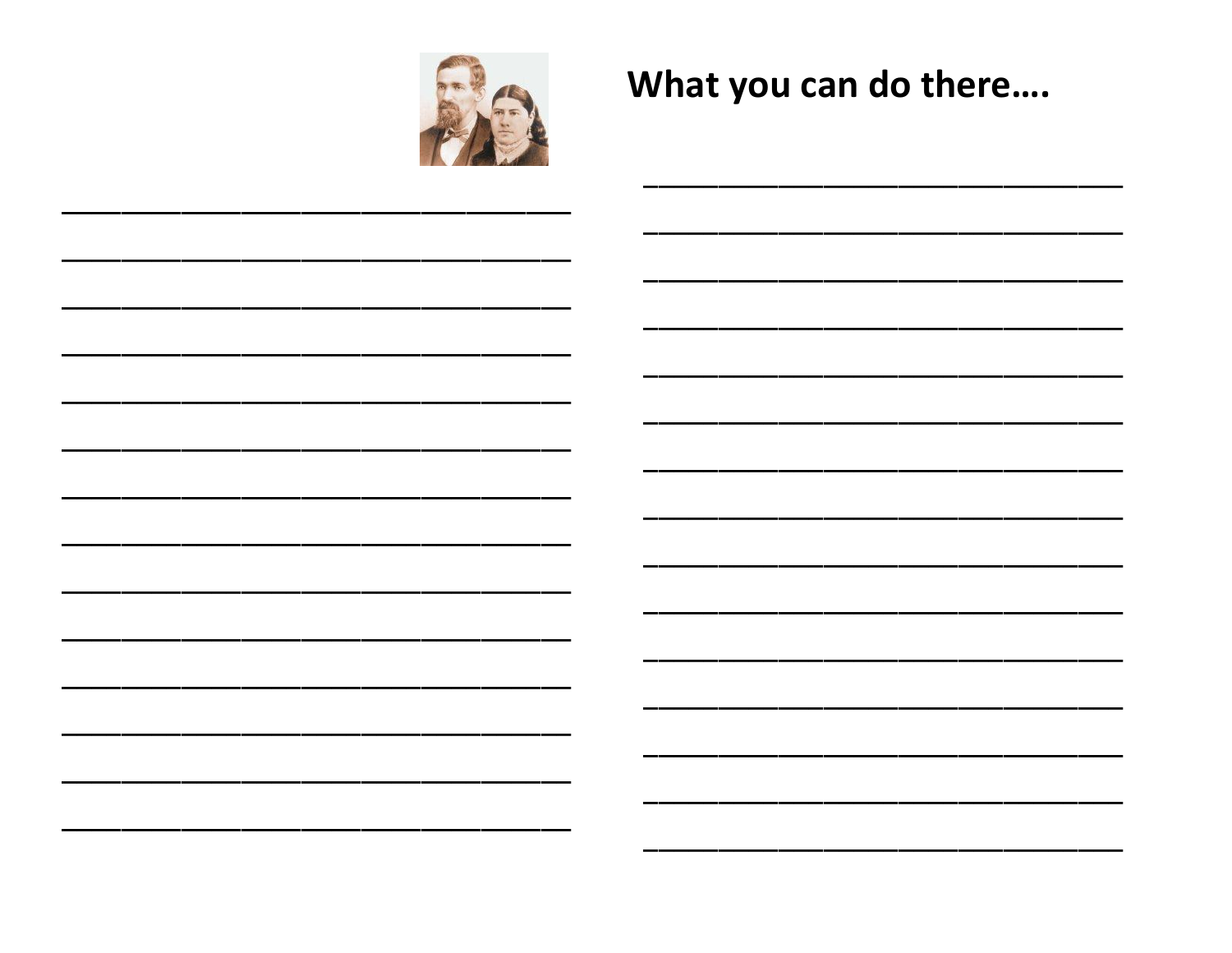What about the animals .....



## **The Leonis Adobe Historical Museum**





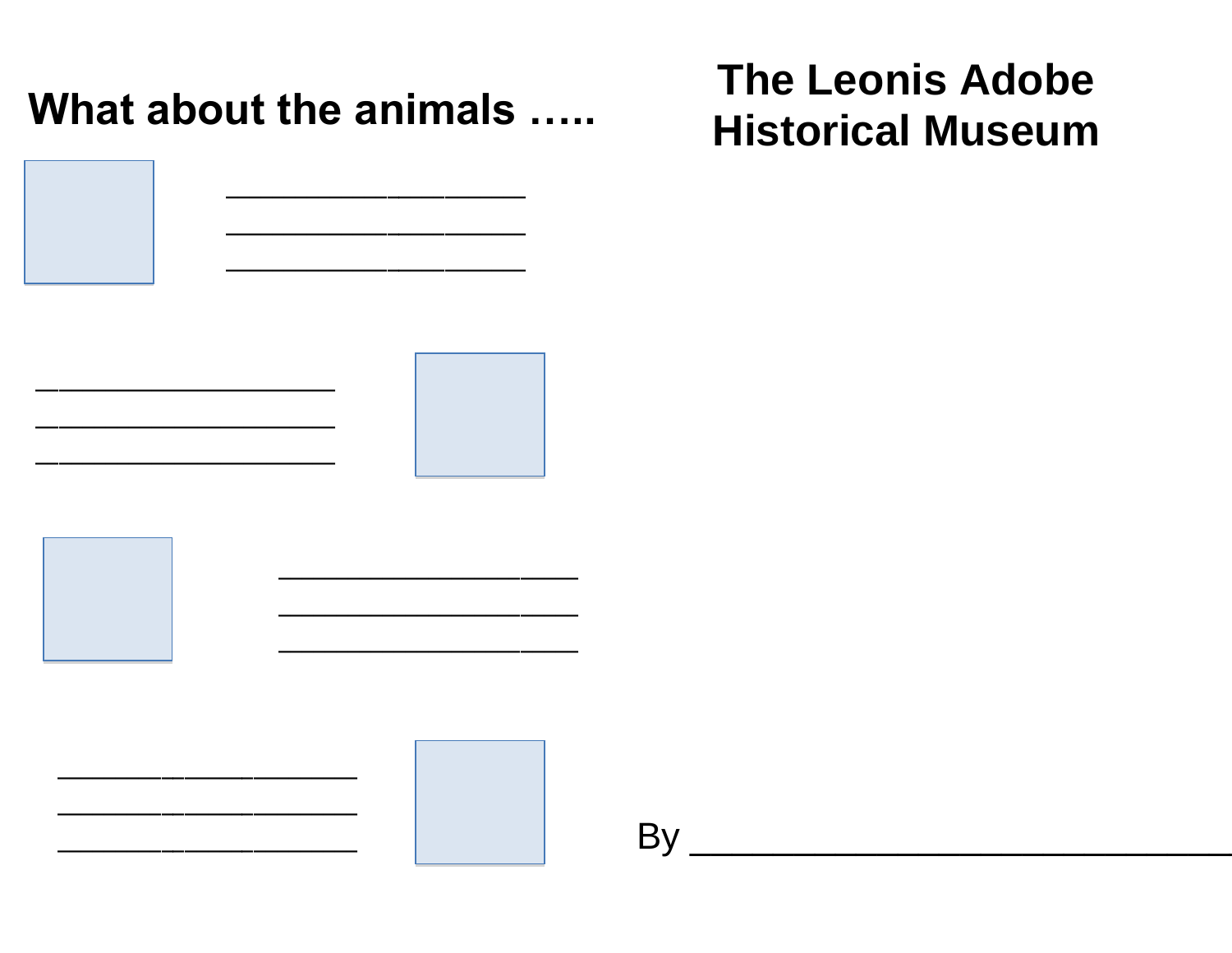## **Instructions**

Front of Brochure:

- 1. Choose either a picture of one of the Leonis Adobe buildings or draw one of the buildings on the font cover.
- 2. Put the student name on the "by The.

A Little about History

- 1. With the students, go over the history of the Leonis Adobe in bullet points
- 2. Using sentence frames, if you choose, have the sentence write a short history of the Adobe.

What you can do there

- 1. Brainstorm with the students the activities that they participated in at the Adobe.
- 2. Using a sentence frame, if you choose, have the students write 5 sentences including 5 different activities.

What about the animals

- 1. Have the students choose 4 different animals and cut out their pictures.
- 2. Paste the pictures over the squares on the back page.
- 3. Brainstorm with the students why each type of animal was kept at the Adobe.
- 4. Have the students write a sentence about each type of animal and its uses.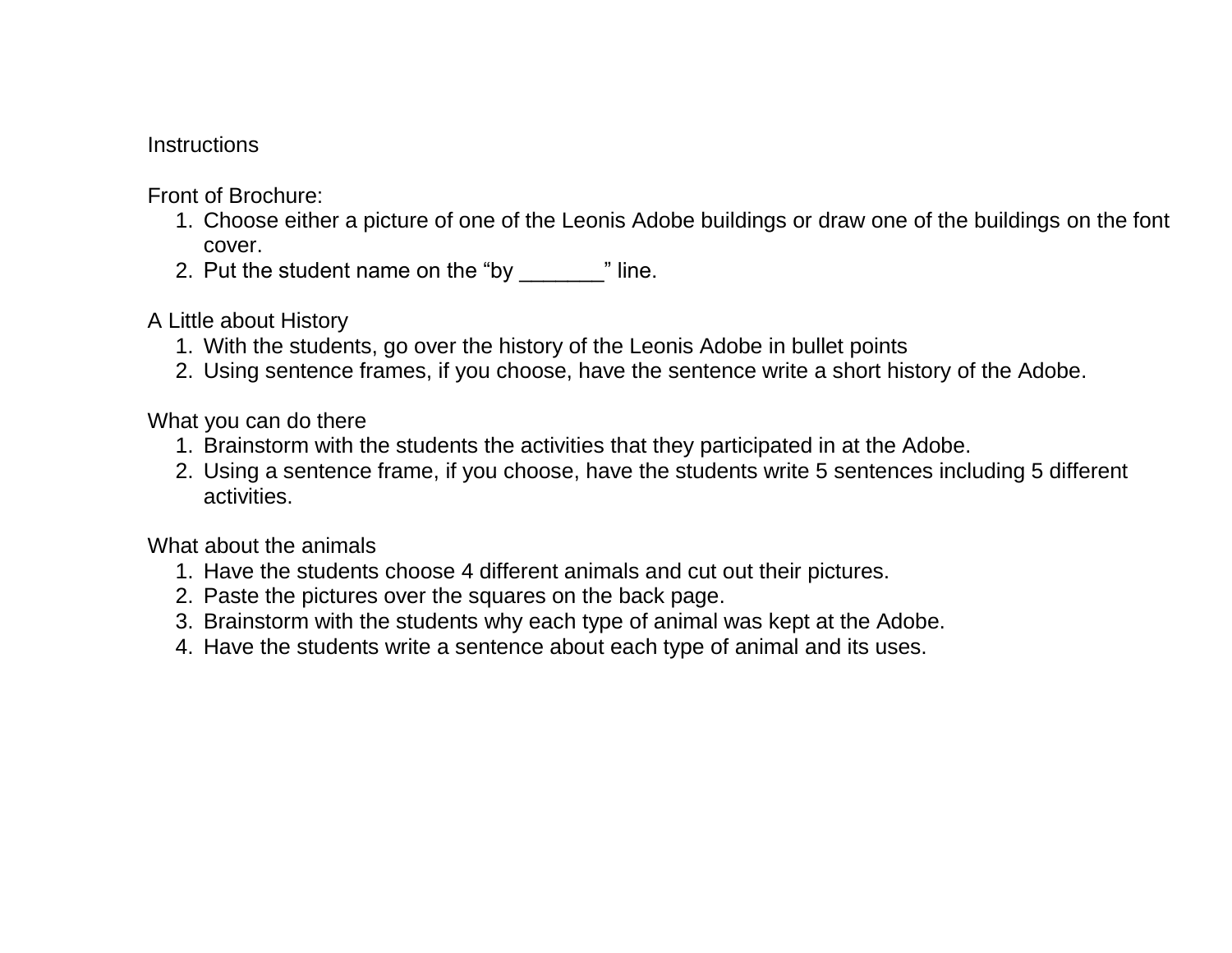

longhorn steer horses turkey turkey rooster















hen goat sheep guinea hens